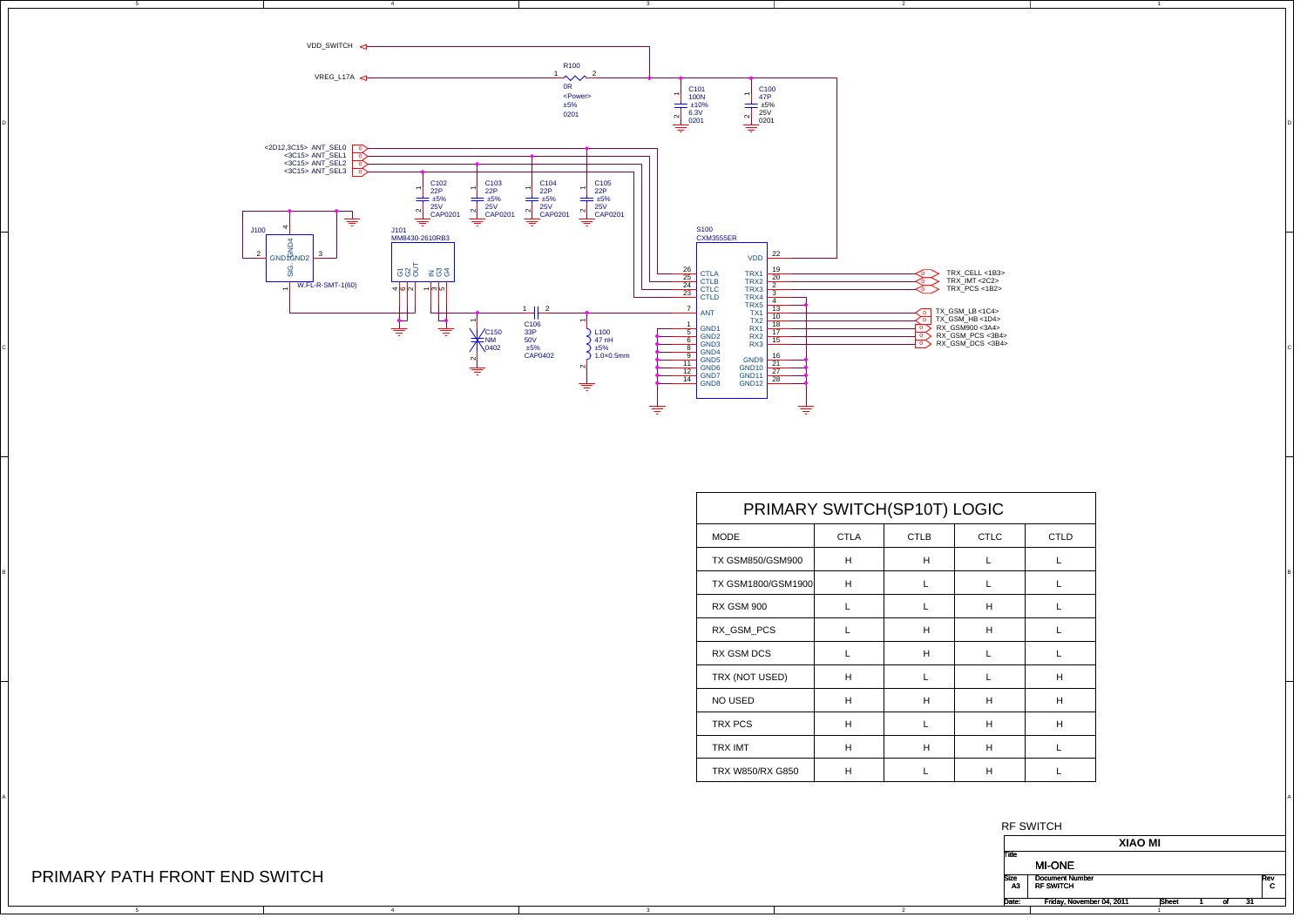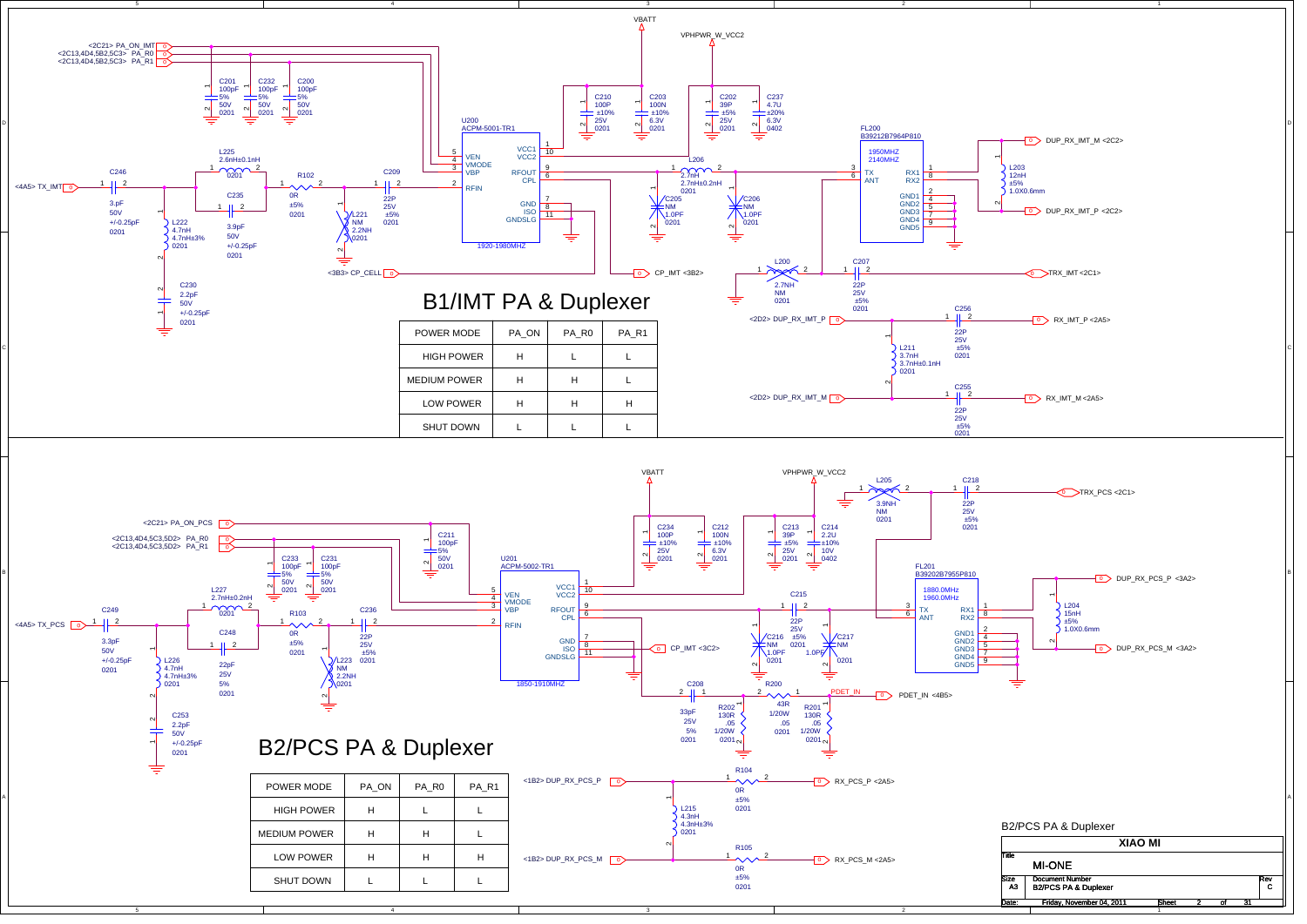

B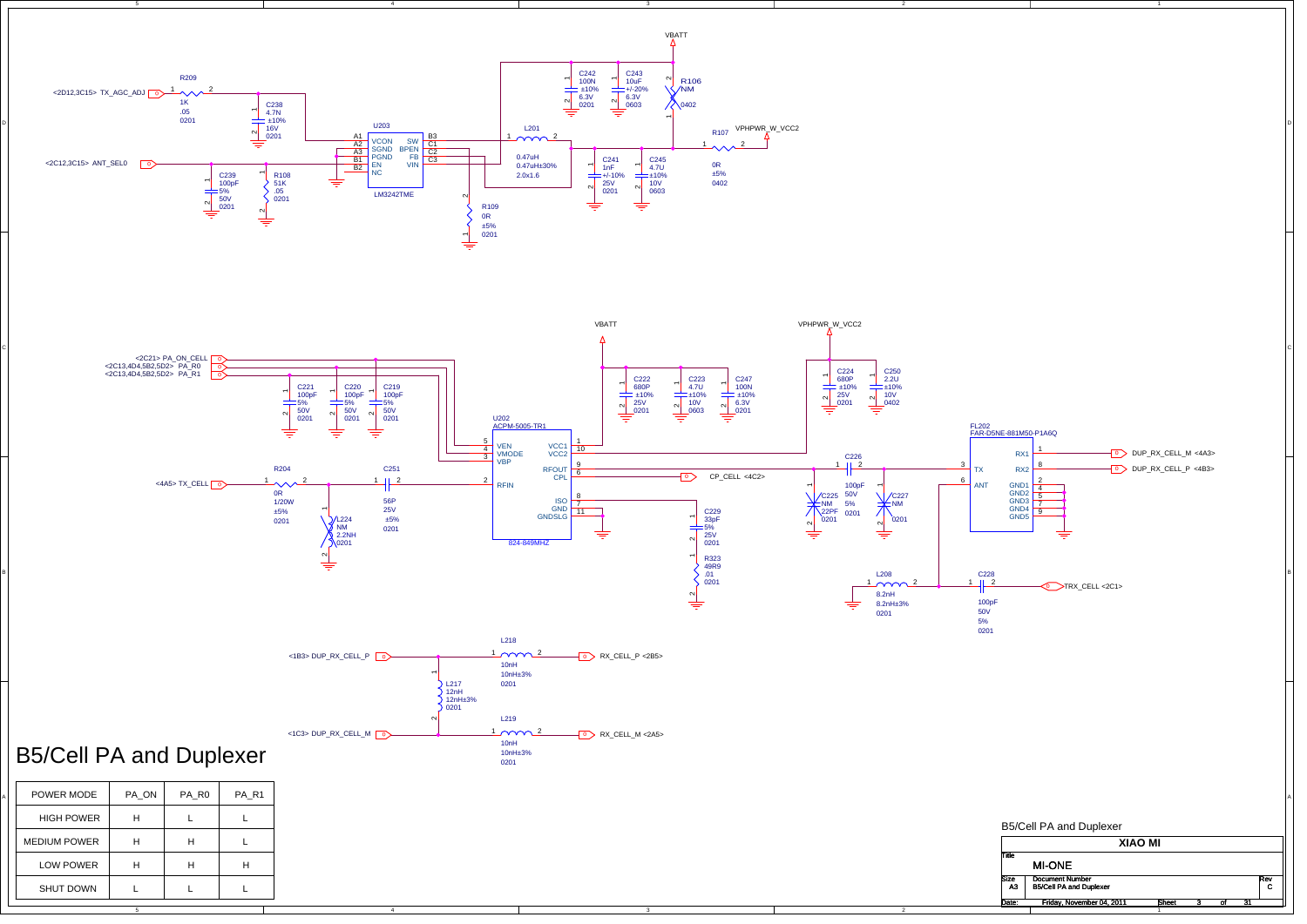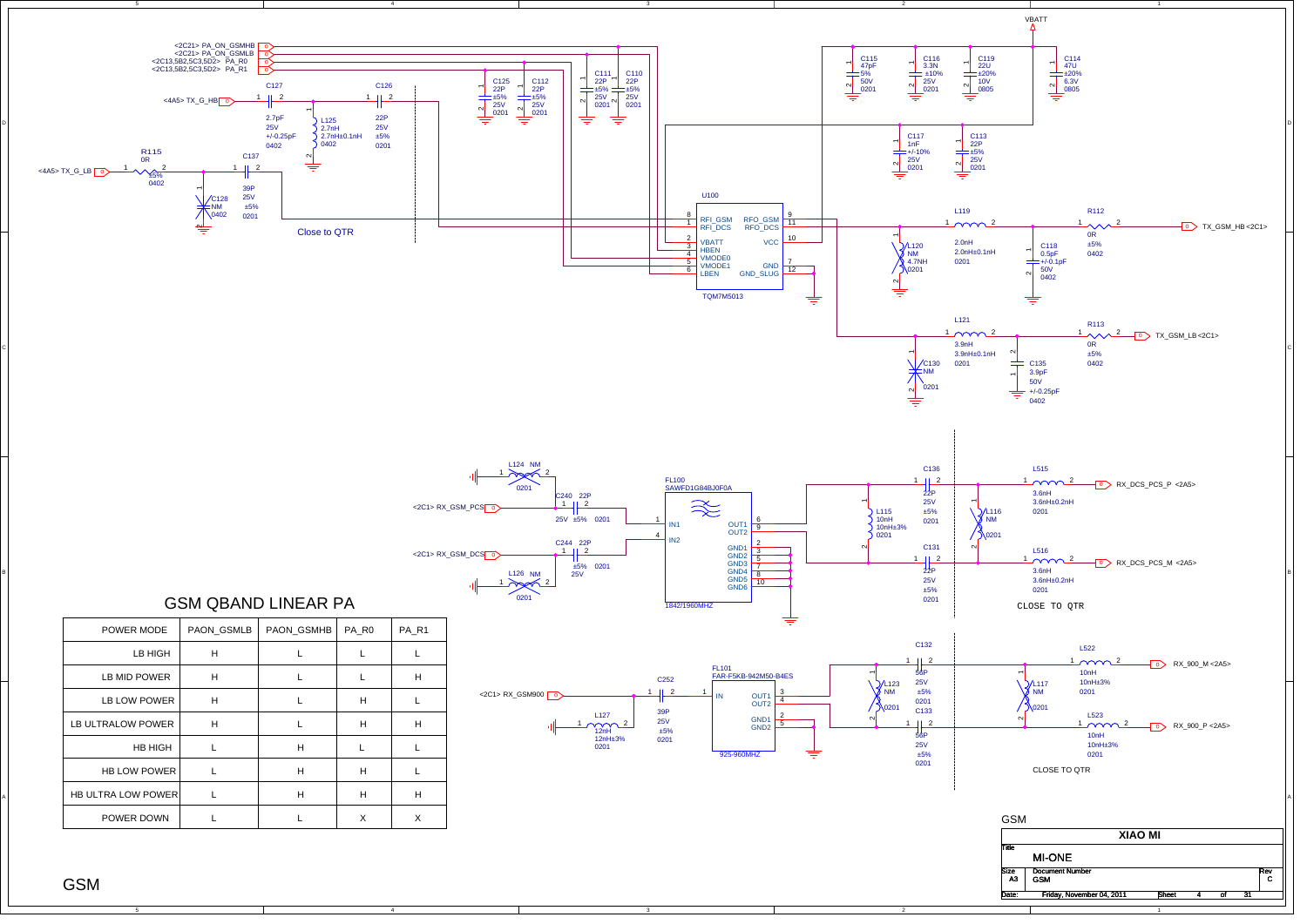Note: PRX CLK and GNSS DRX CLK are not used; leave them unconnected.

C

B

A

JAM DET is for CDMA designs; leave it unconnected for non-CDMA designs. RX ON is for LTE only; connected it to GND for non-LTE designs.



2

Note: VTUNE\_SHDR is for CDMA SHDR only, leave it unconnected for designs not supporting SHDR.

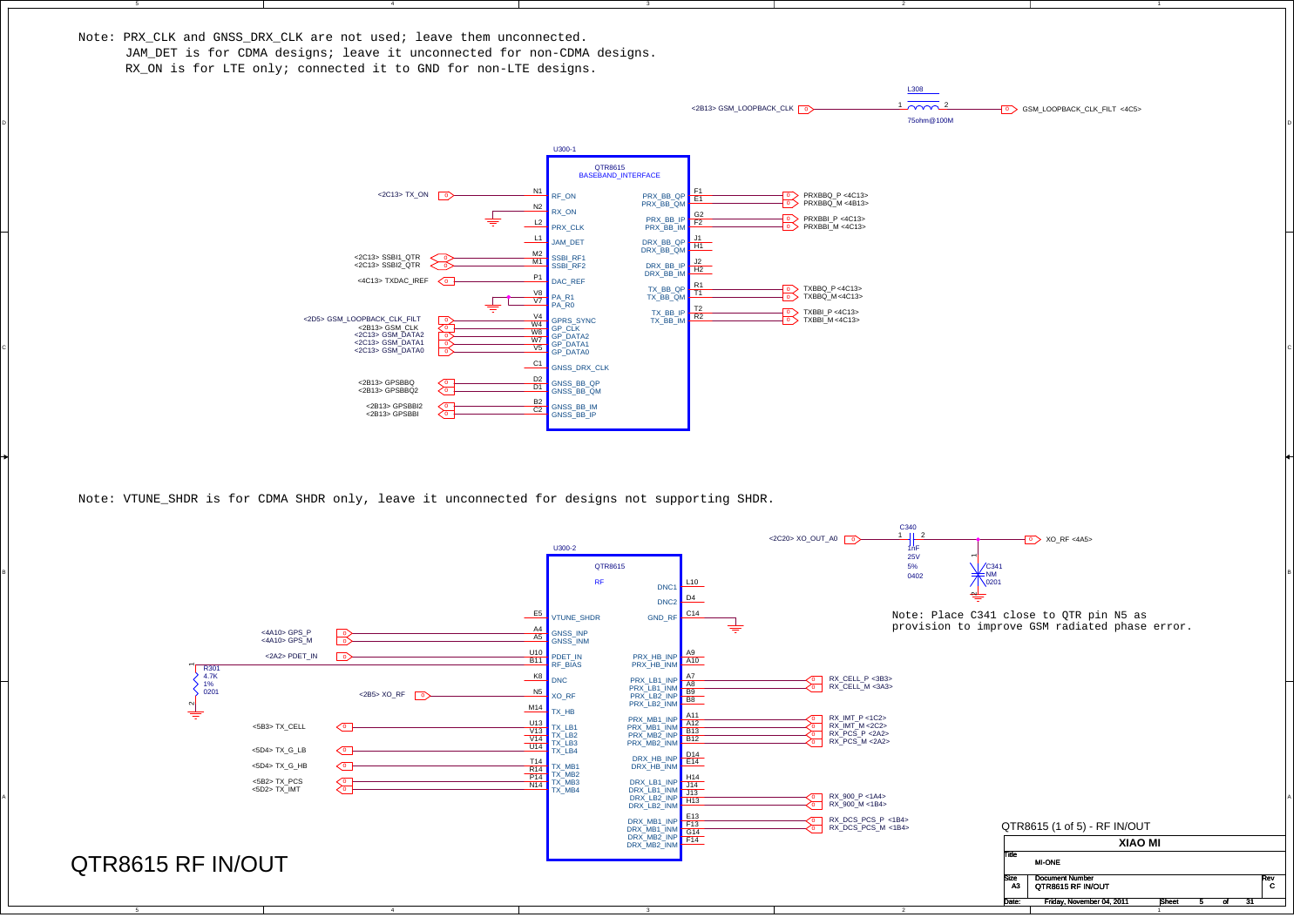



BI<br>BI Schematic has capless mode by default. Rev C

A

For Class D HPH mode, install L613, L620, C811, C834; and DNI R712, R713.

Class AB capacitor-coupled mode is the only mode supported in Engineering Samples1. In Engineering Samples2, all HPH modes are supported: Class AB (capless and capacitor-coupled) and Class D capacitor-coupled.

2

## QTR8615 CODEC IN/OUT

B

A

4

QTR8615 (2 of 5) - CODEC IN/OUT **XIAO MI**TitleDocument Number Rev<br>C Date: Friday, November 04, 2011 6 Sheet 6 of 31 ofQTR8615 CODEC IN/OUTT lo MI-ONE A3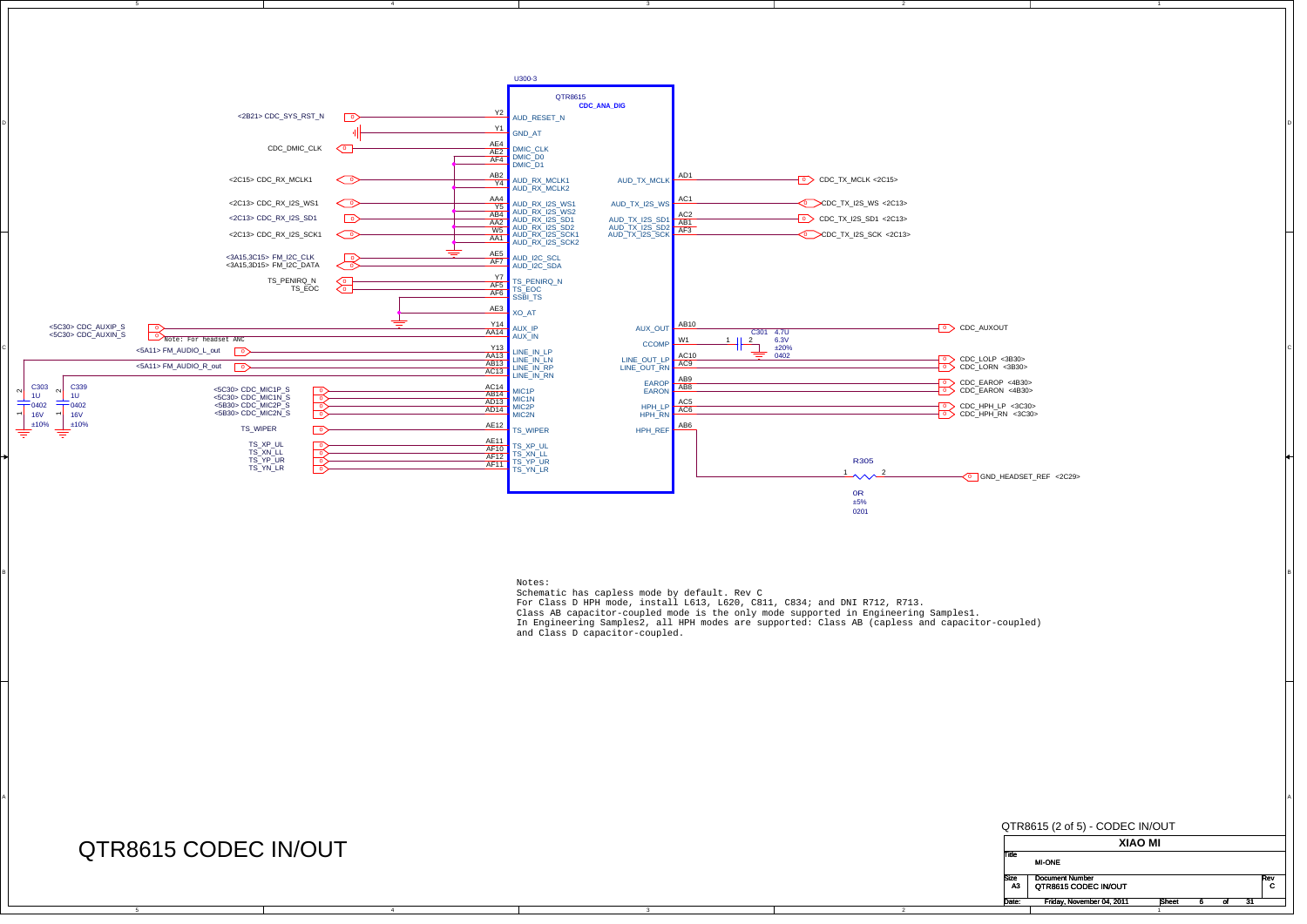

VREG\_S2A

4

4



ol and the contract of the contract of the contract of the contract of the contract of the contract of the contract of the contract of the contract of the contract of the contract of the contract of the contract of the con

3

 $\overline{A}$ 

Note:<br>-Schematic has capless mode by default.<br>-For Class D and Class AB cap coupled mode:<br>-Por Class D and R1599; and change C1640 to 0 ohm to tie QTR VDD AT NEG pin to ground.

2



Date: Friday, November 04, 2011 Rheet 7 of 31

 $\overline{\phantom{a}}$ 

1

QTR8615 POWER GRID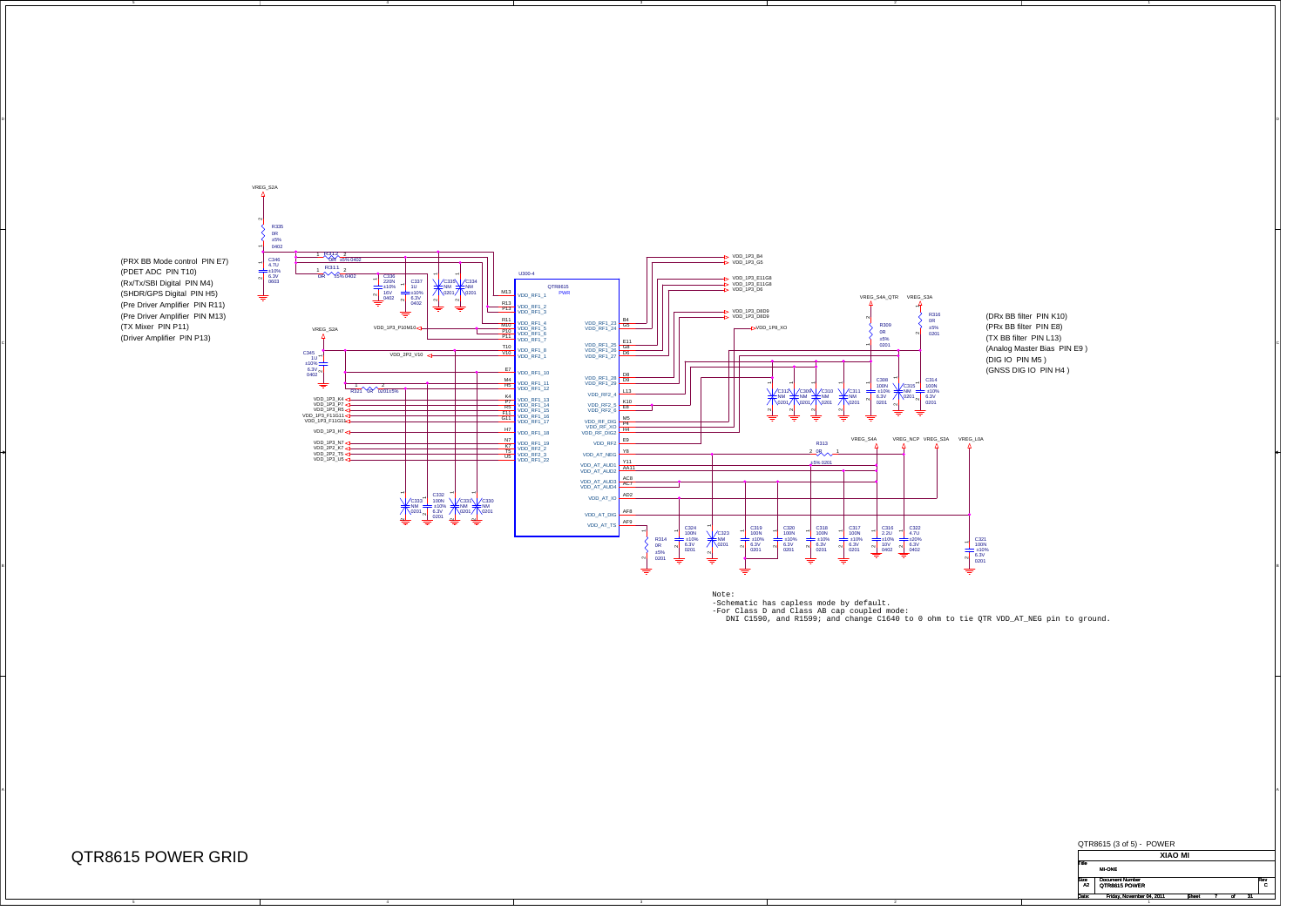

B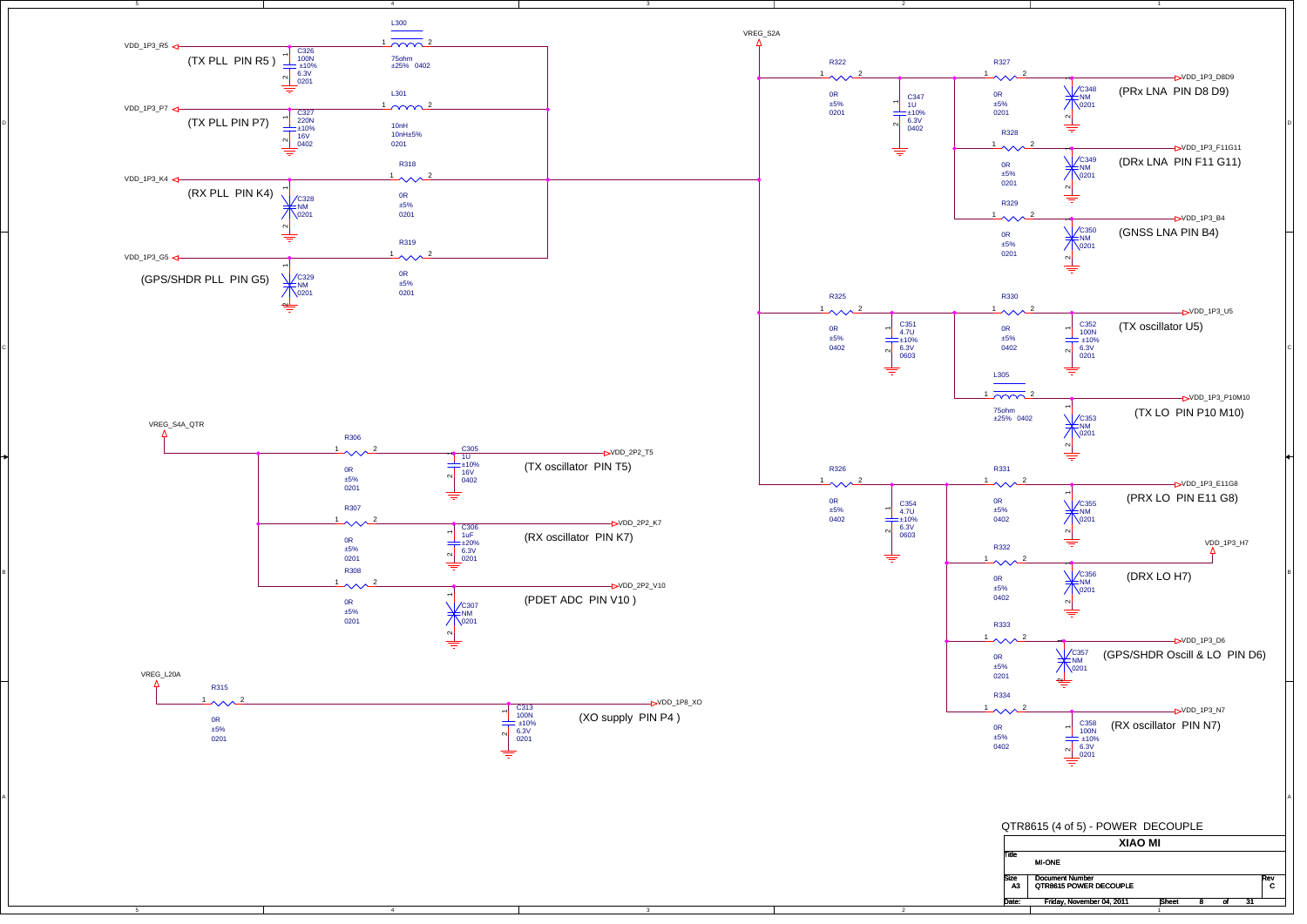

DI<br>Di

A



2



QTR8615 GND

C

B

A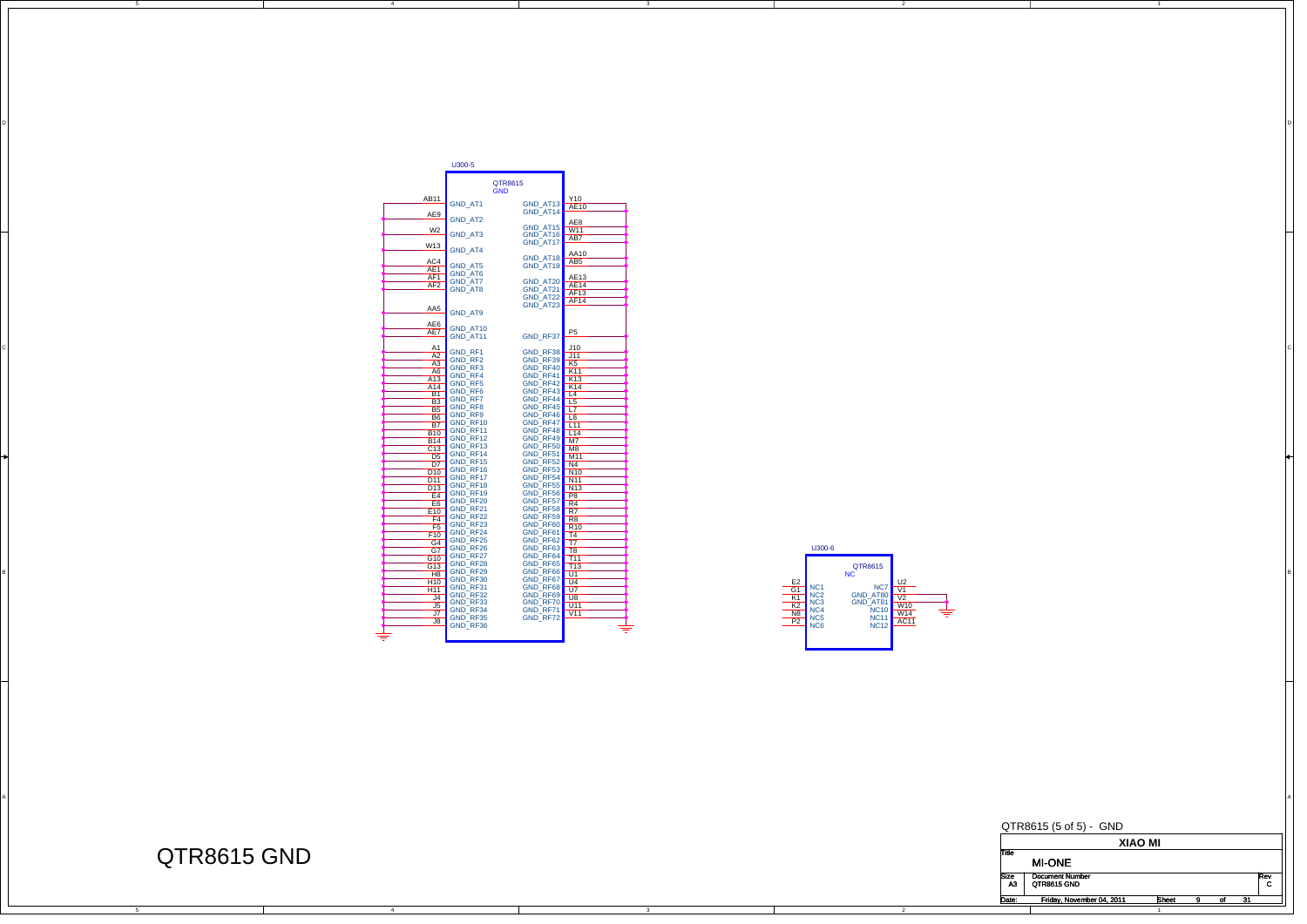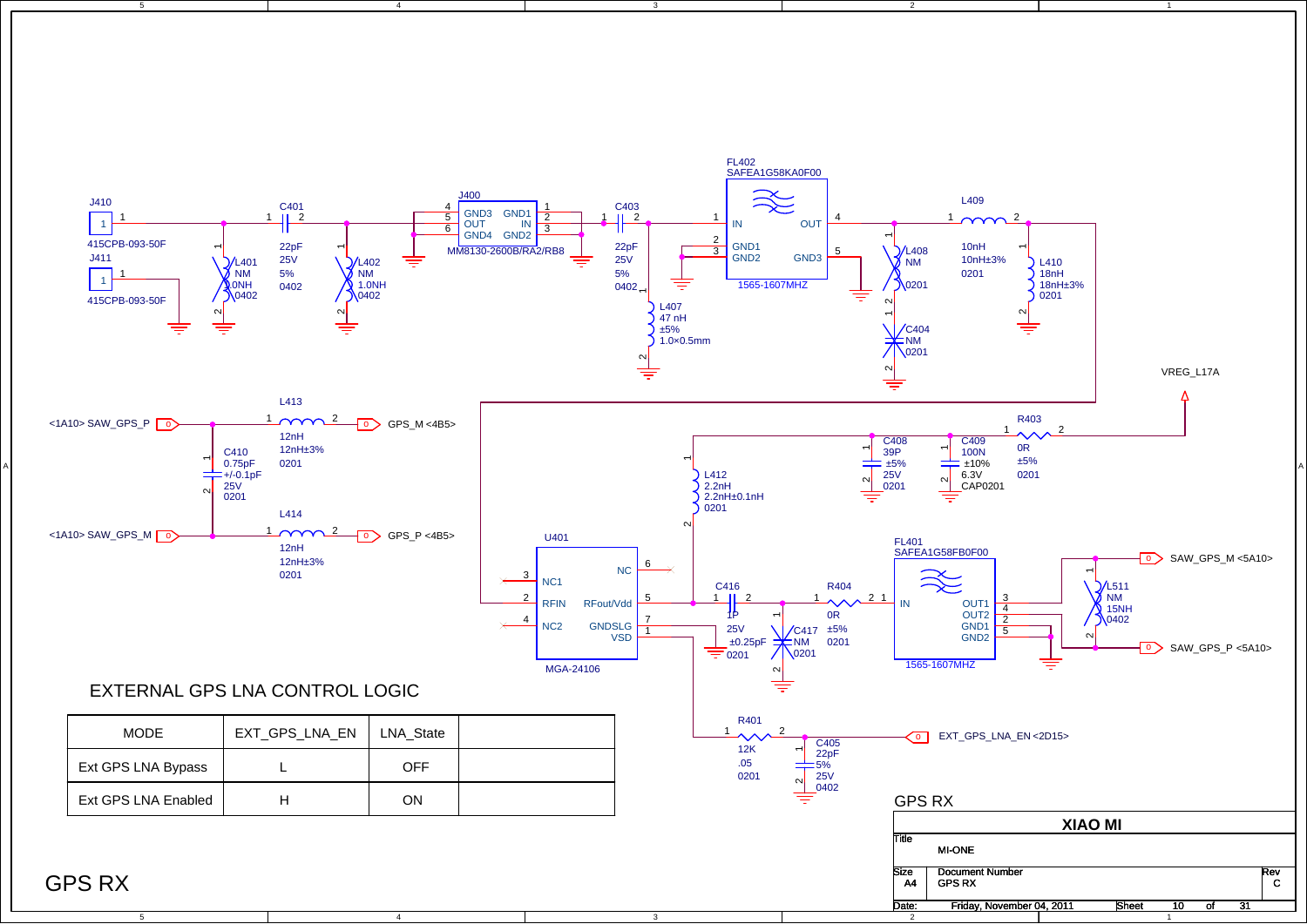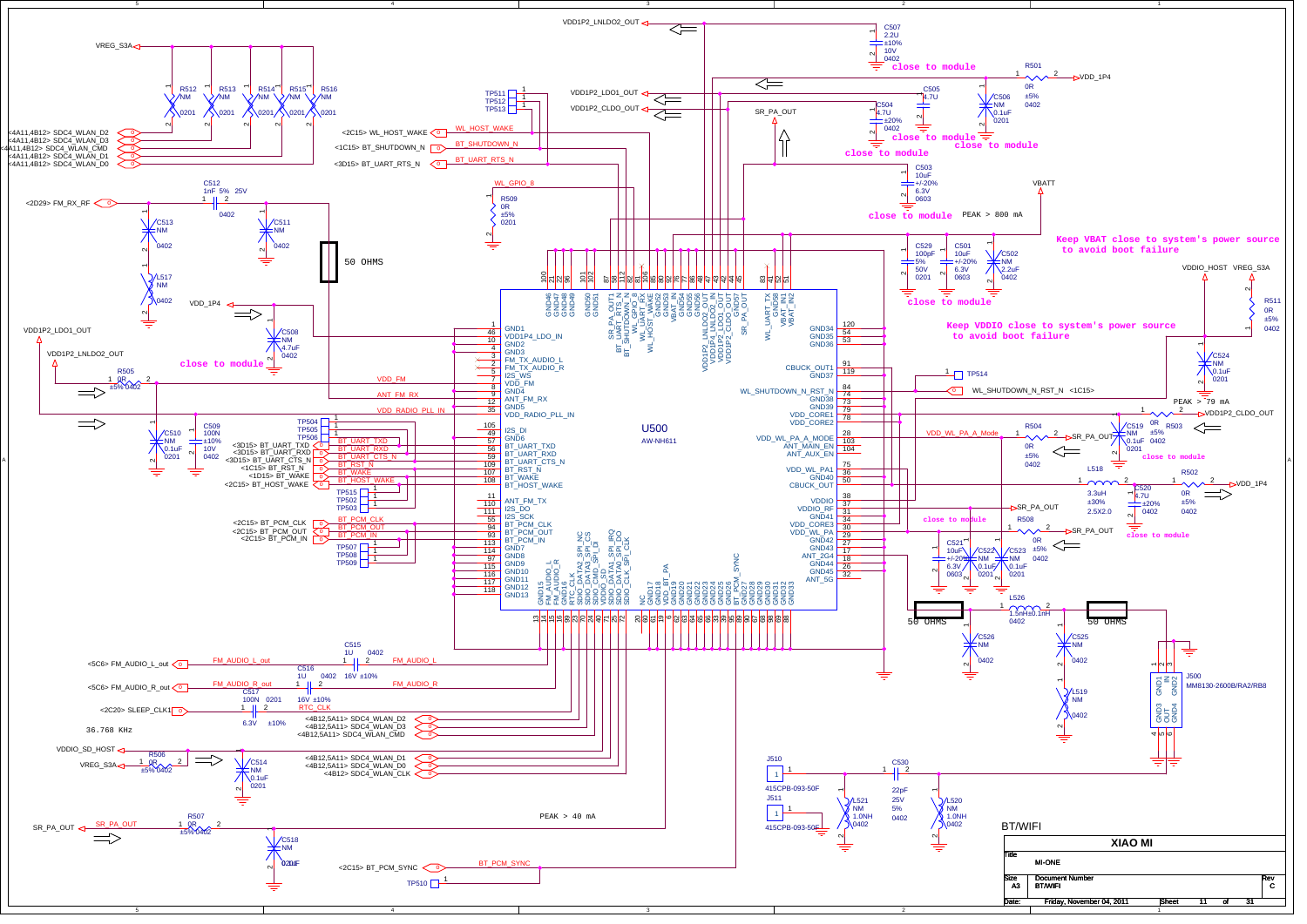

**MSM: CONTROL**

A

2

A

B

C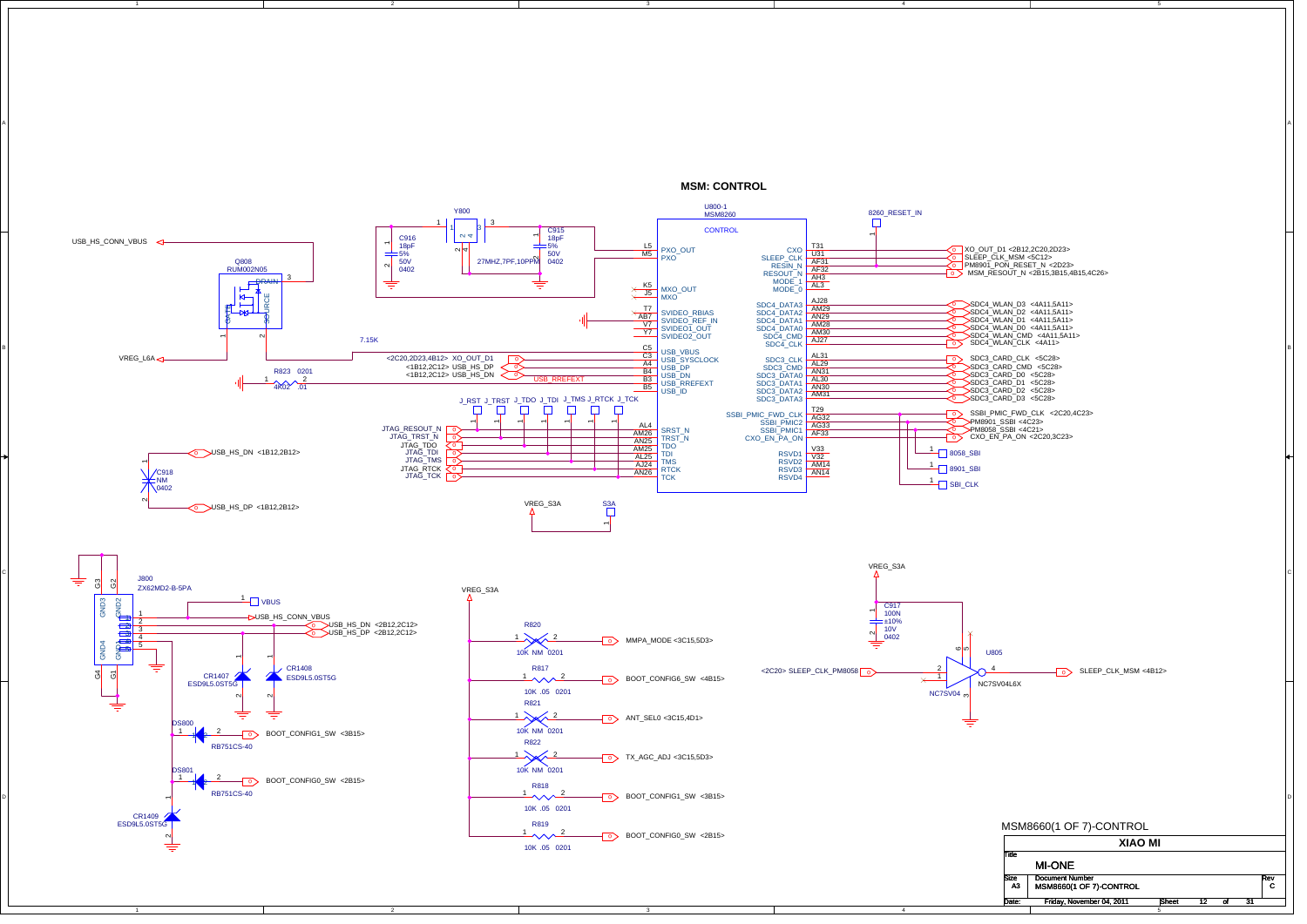## **MSM: RF INTERFACE**

DI<br>Di

2



A

4

C

B

A

MSM8660(2 OF 7)-QTR8615 CODEC

**XIAO MI** TitleSize Document Number<br>A3 MSM8660(2 OF 7)-QTR8615 CODEC CC Rev<br>C Date: Friday, November 04, 2011 15heet 13 of 31 t 13 of MI-ONEA3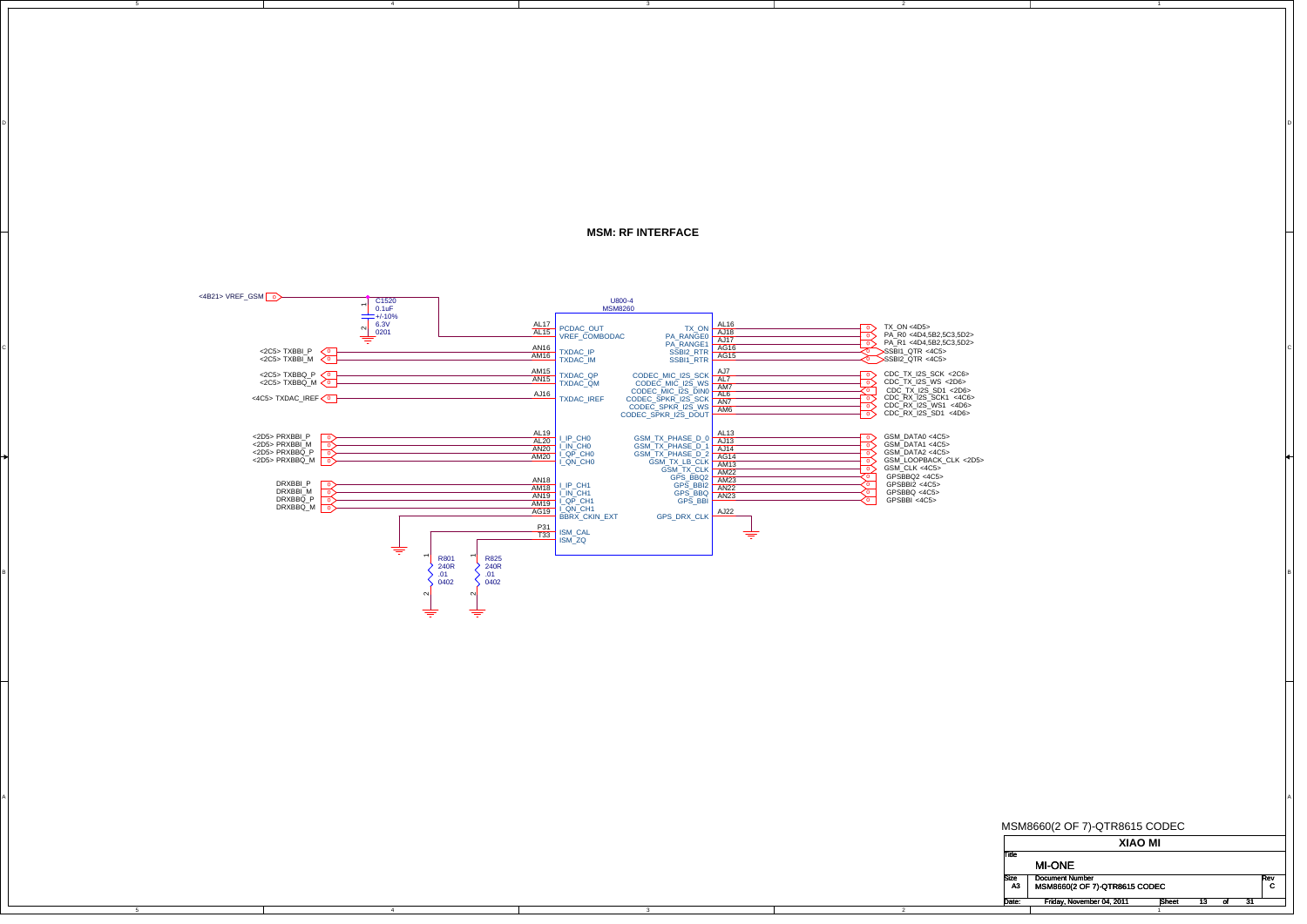

B

A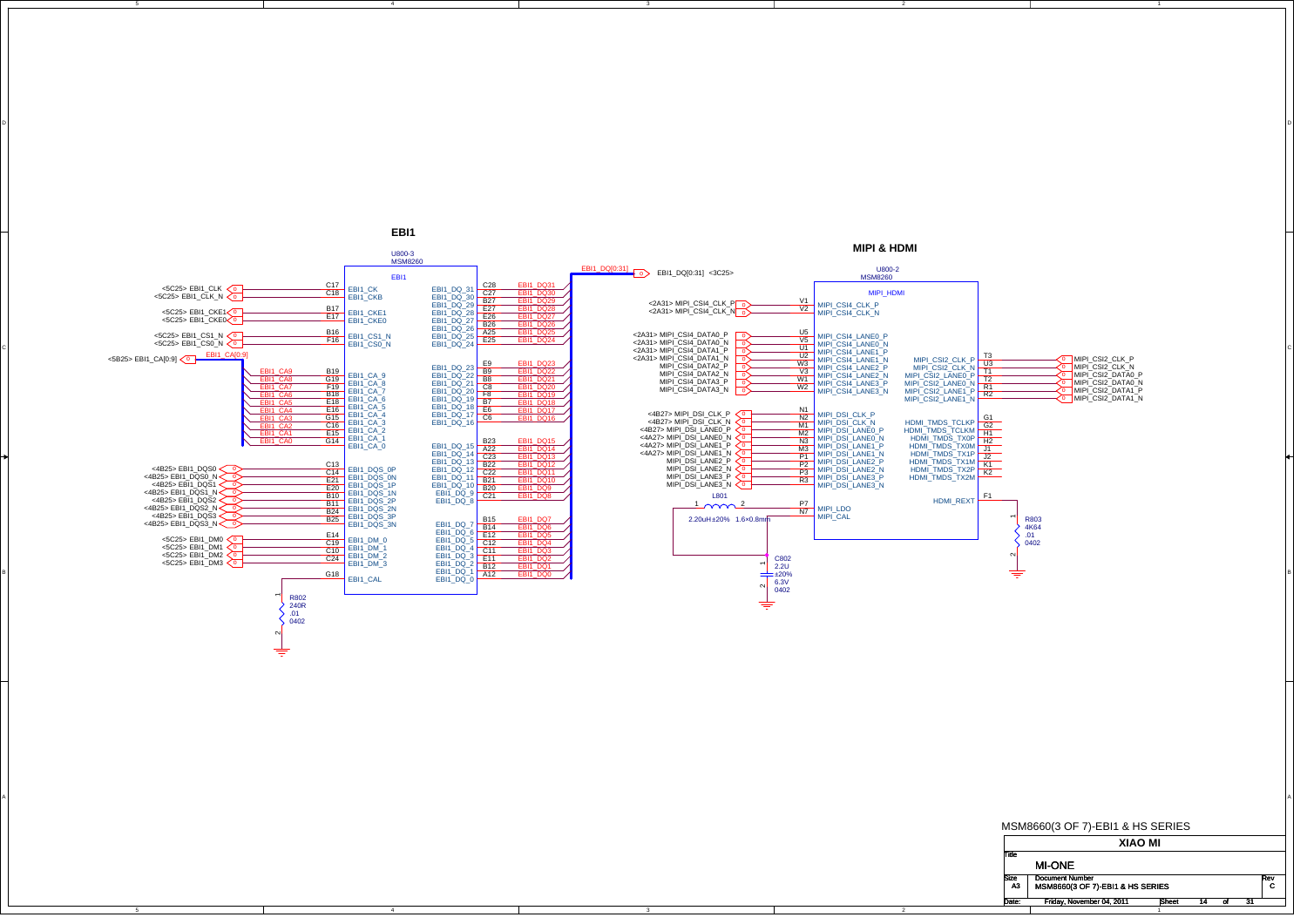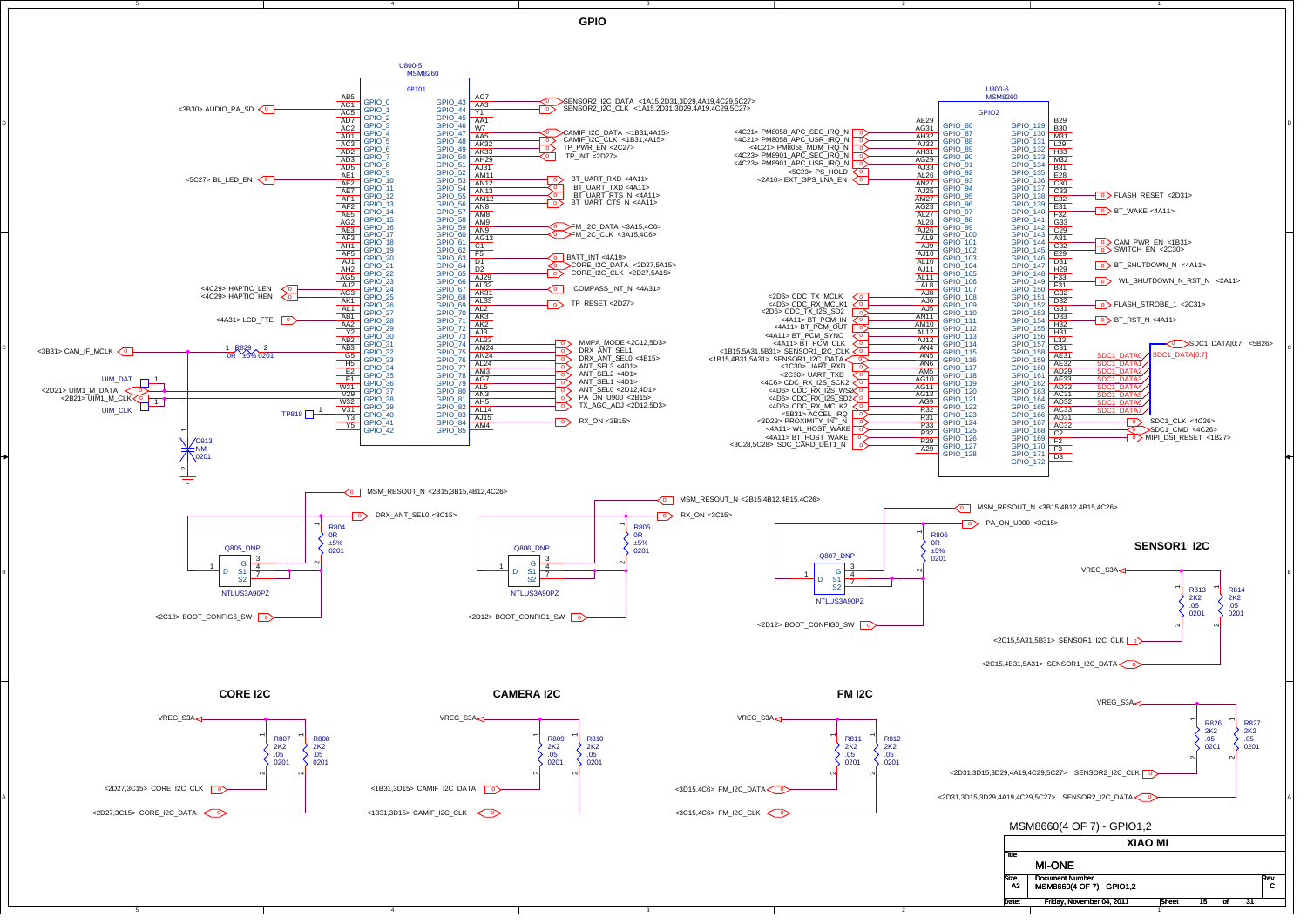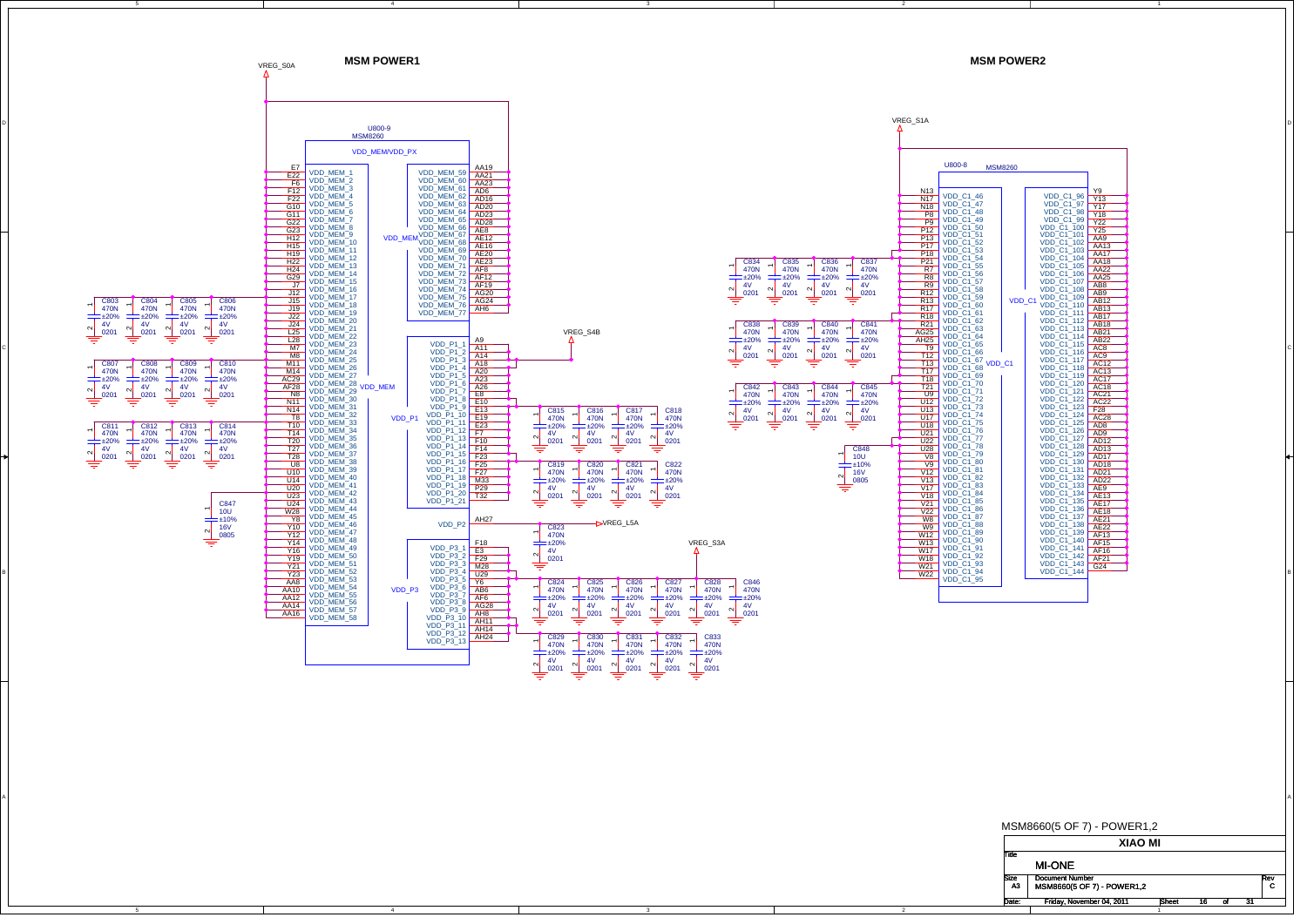**MSM POWER3**

2

Rev<br>C



C

B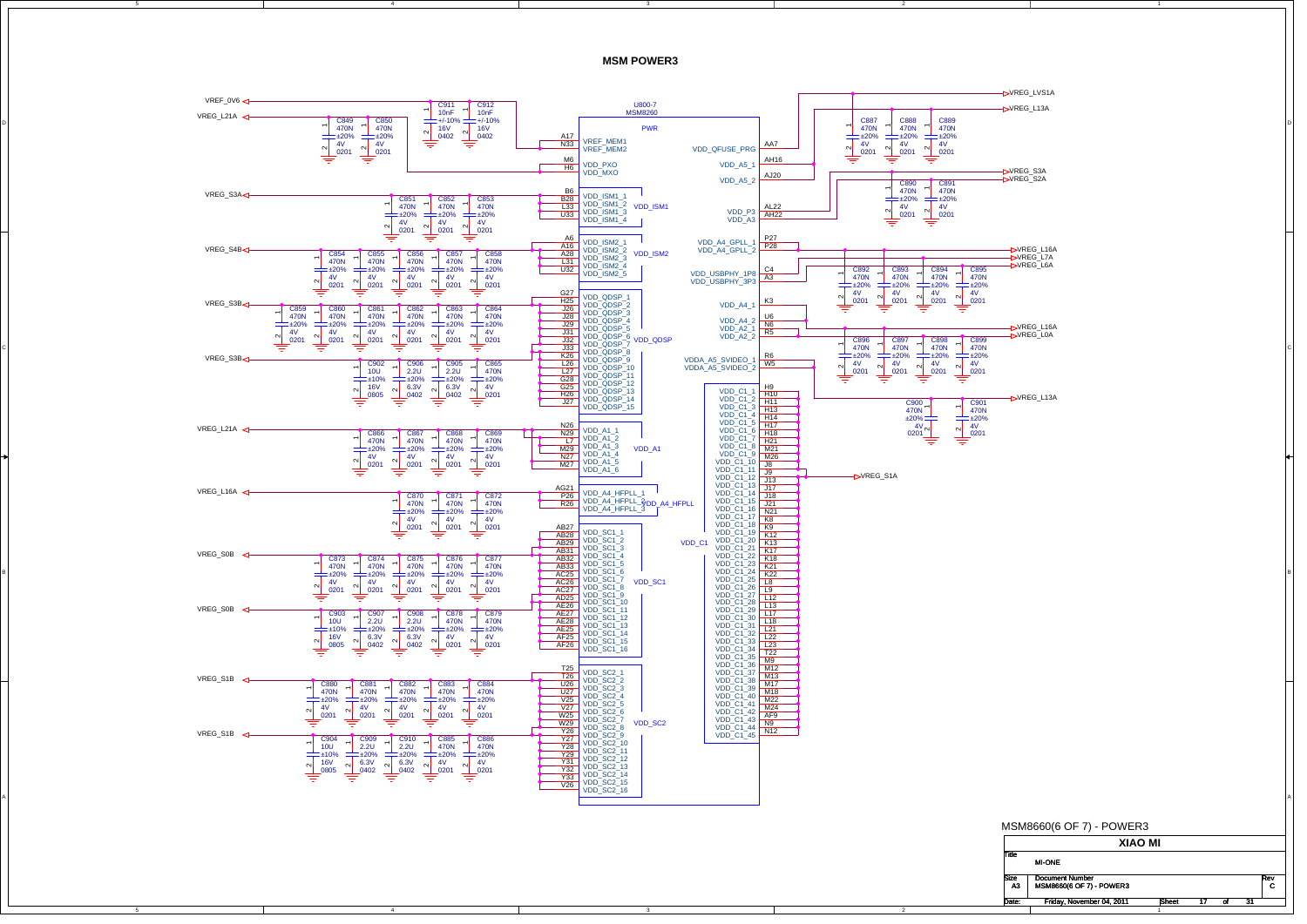**MSM GROUND**



C

B

A

4



A



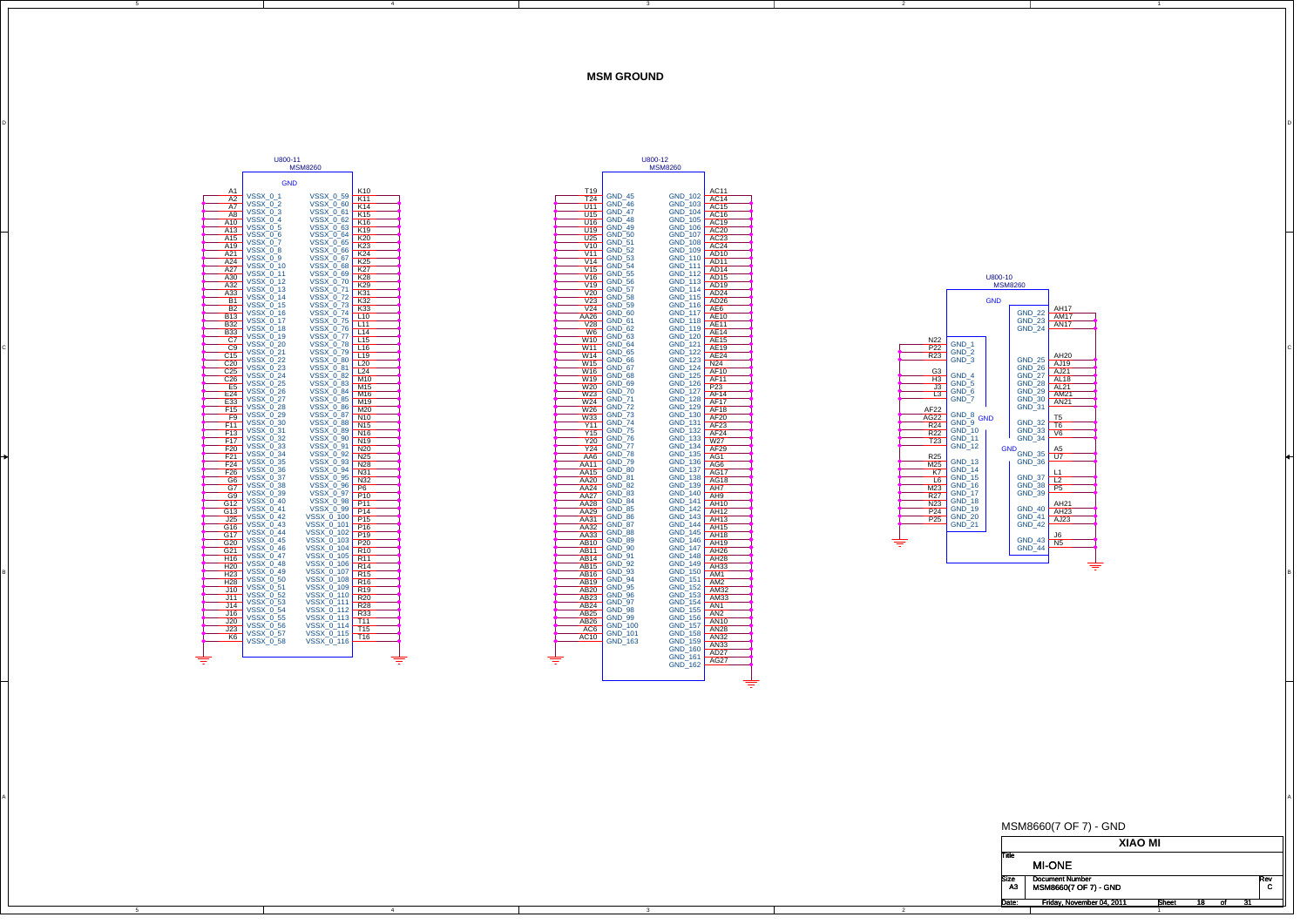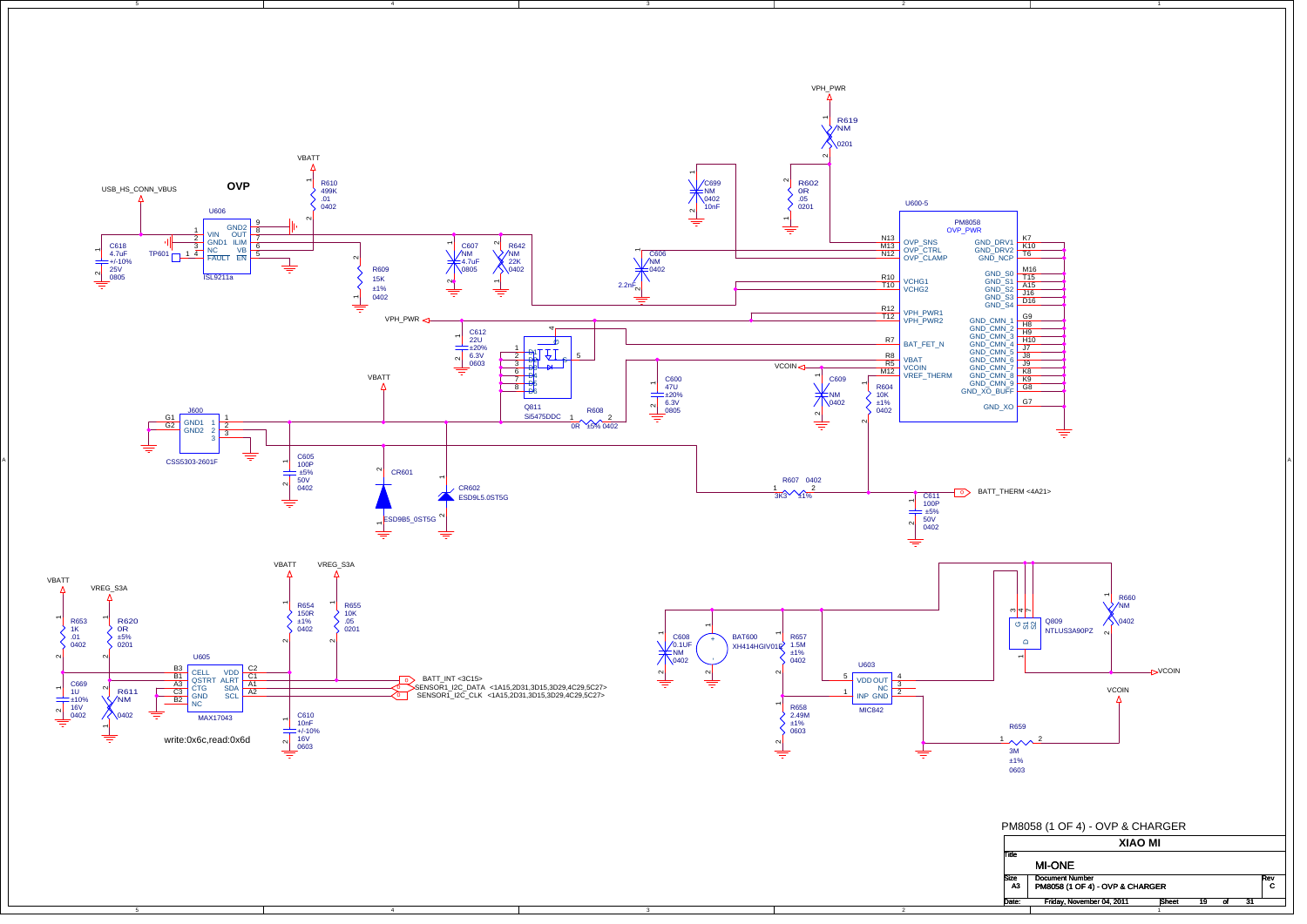

DI<br>Di

2



A

4

C

B

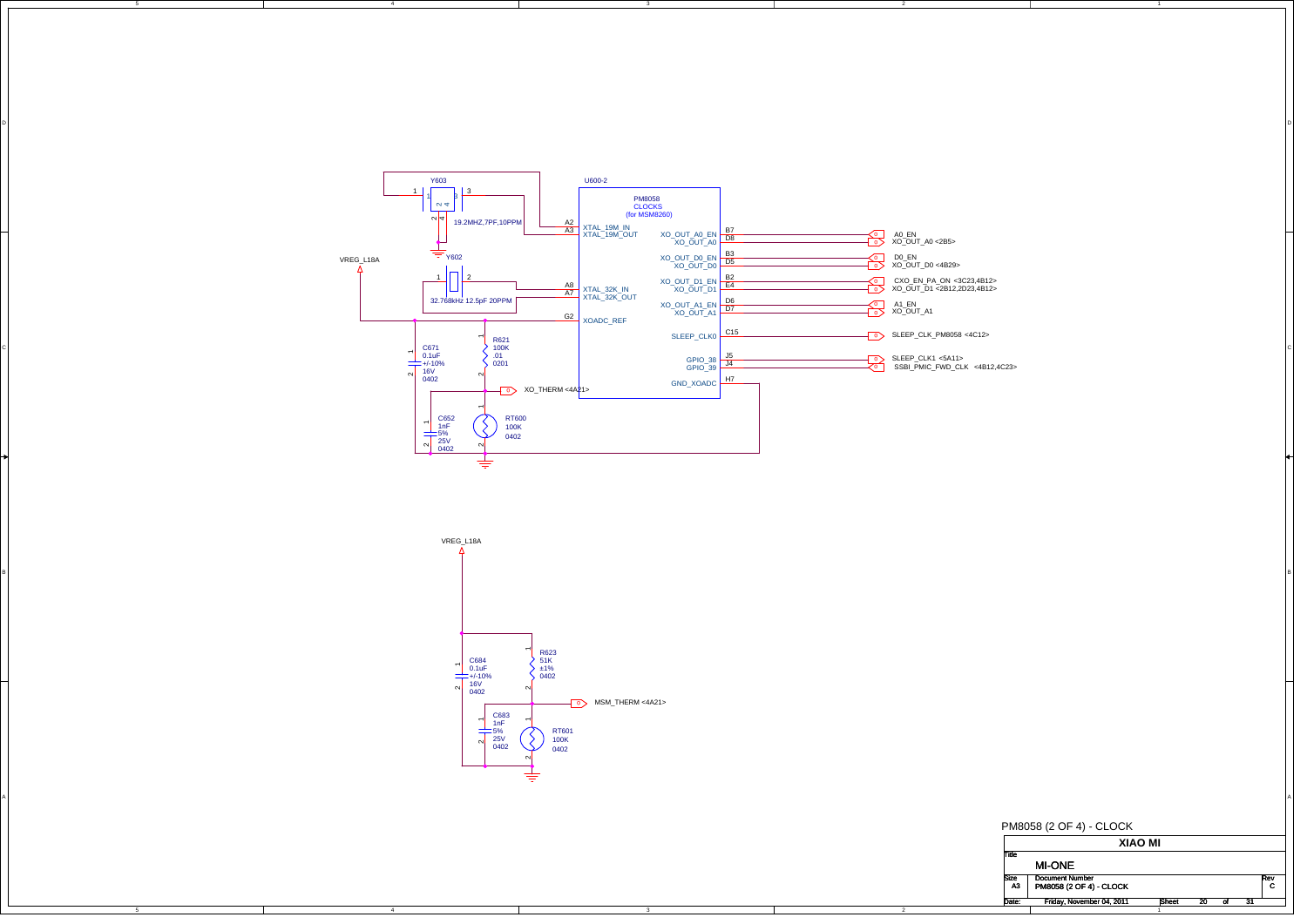

B

A

Size Document Number<br>
A3 PM8058 (3 OF 4) - CONTROL & GPIO CONTROL & CONTROL & GPIO Rev<br>C Date: SheetFriday, November 04, 2011 21 31 t 21 of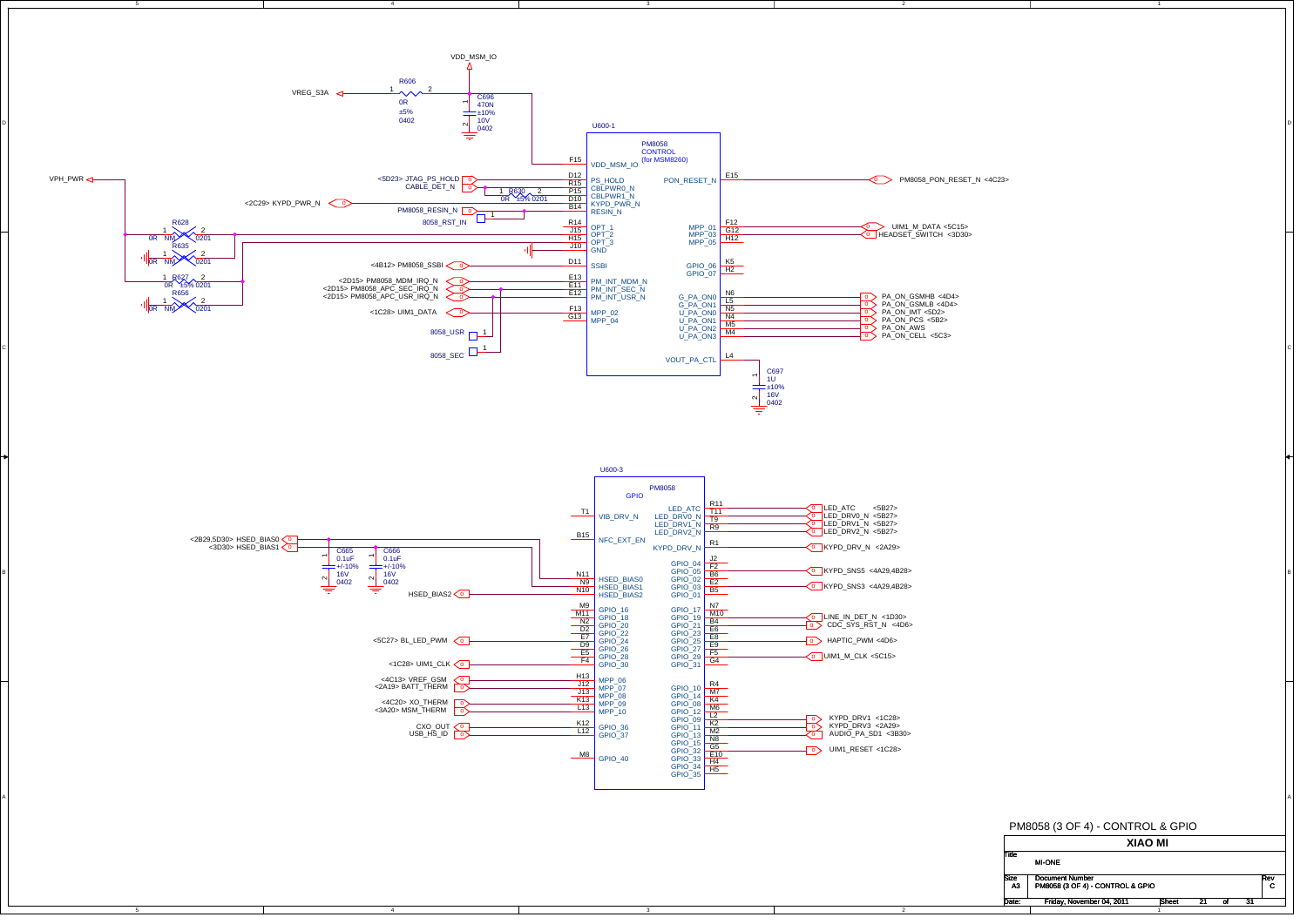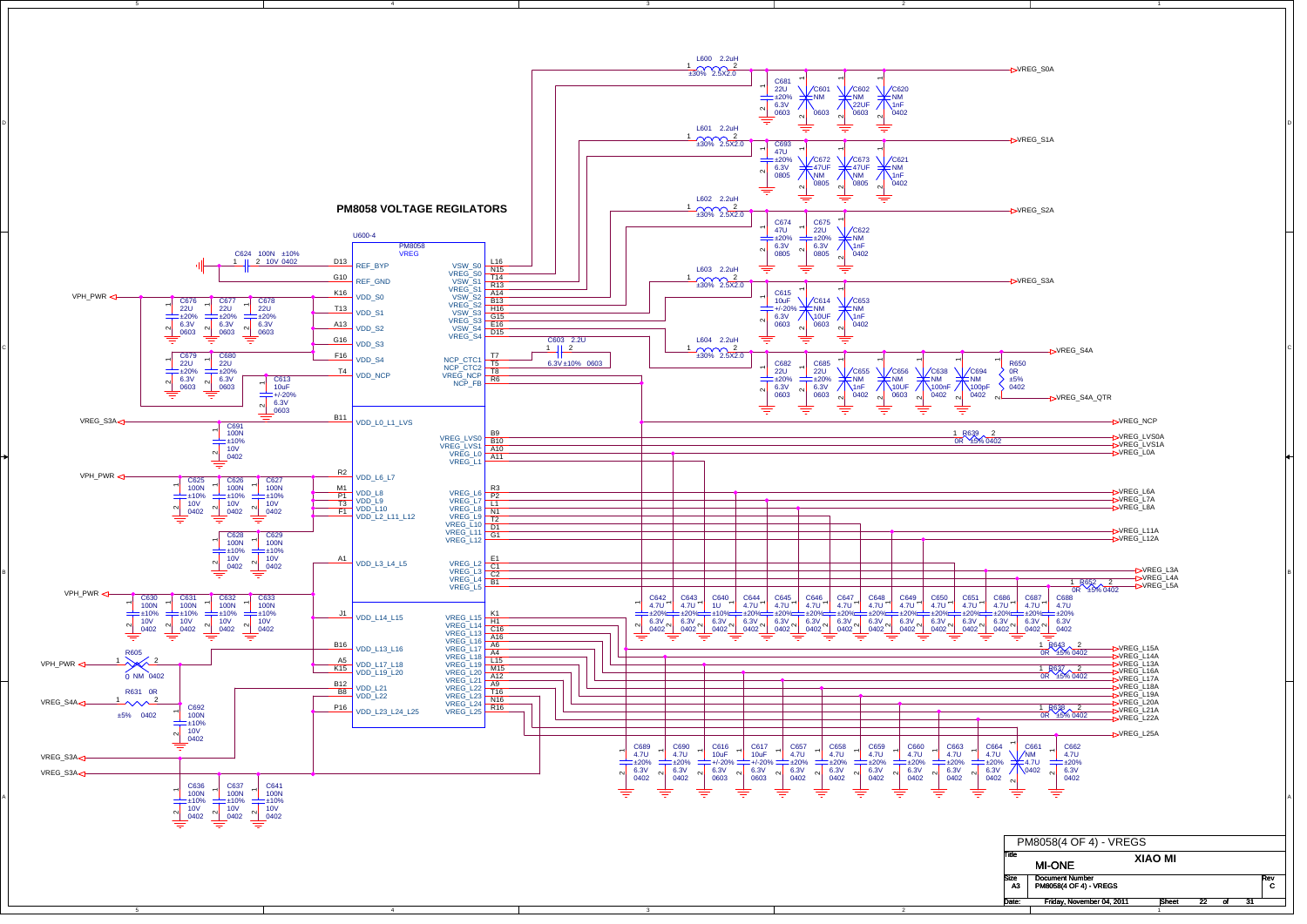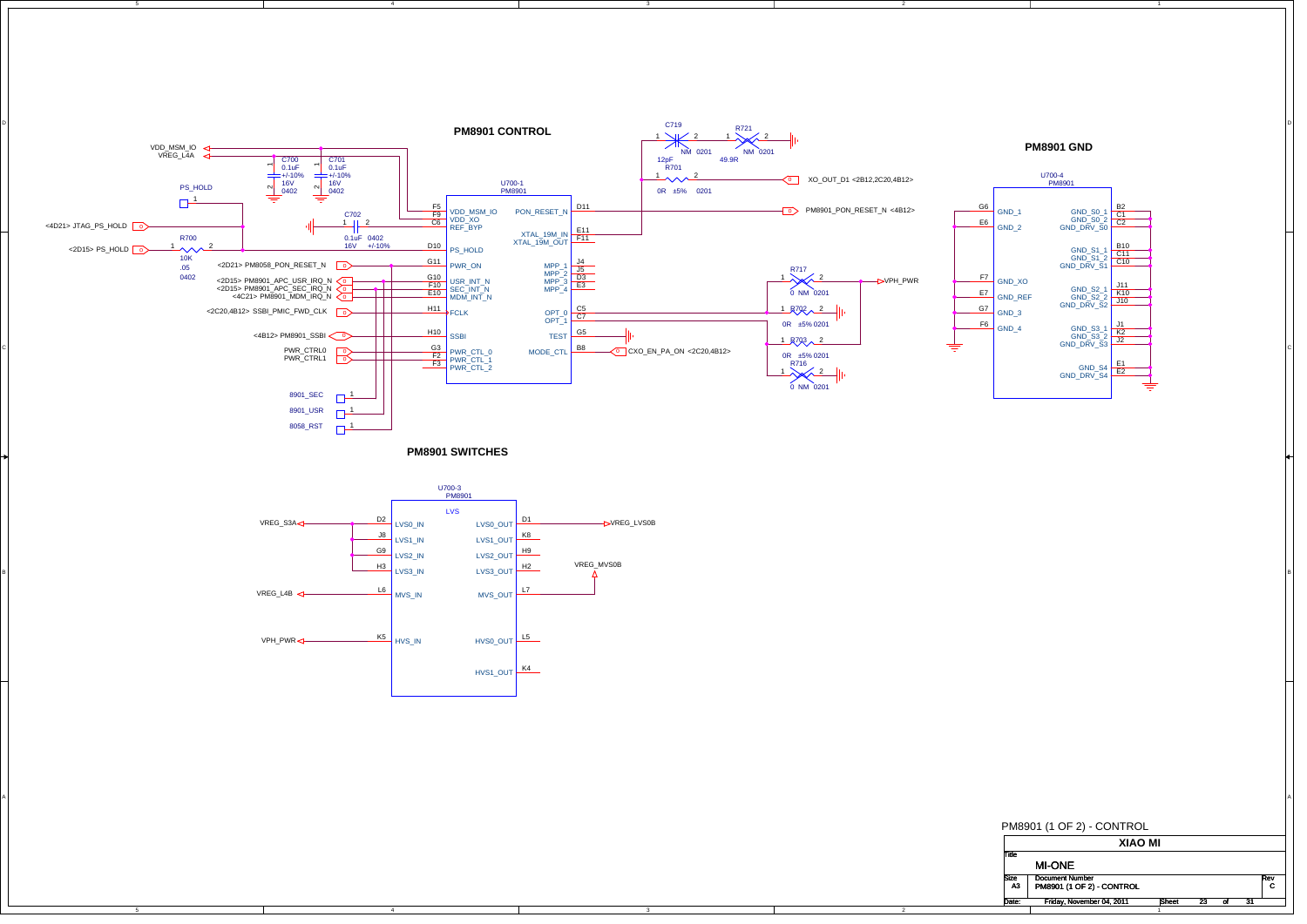

B

A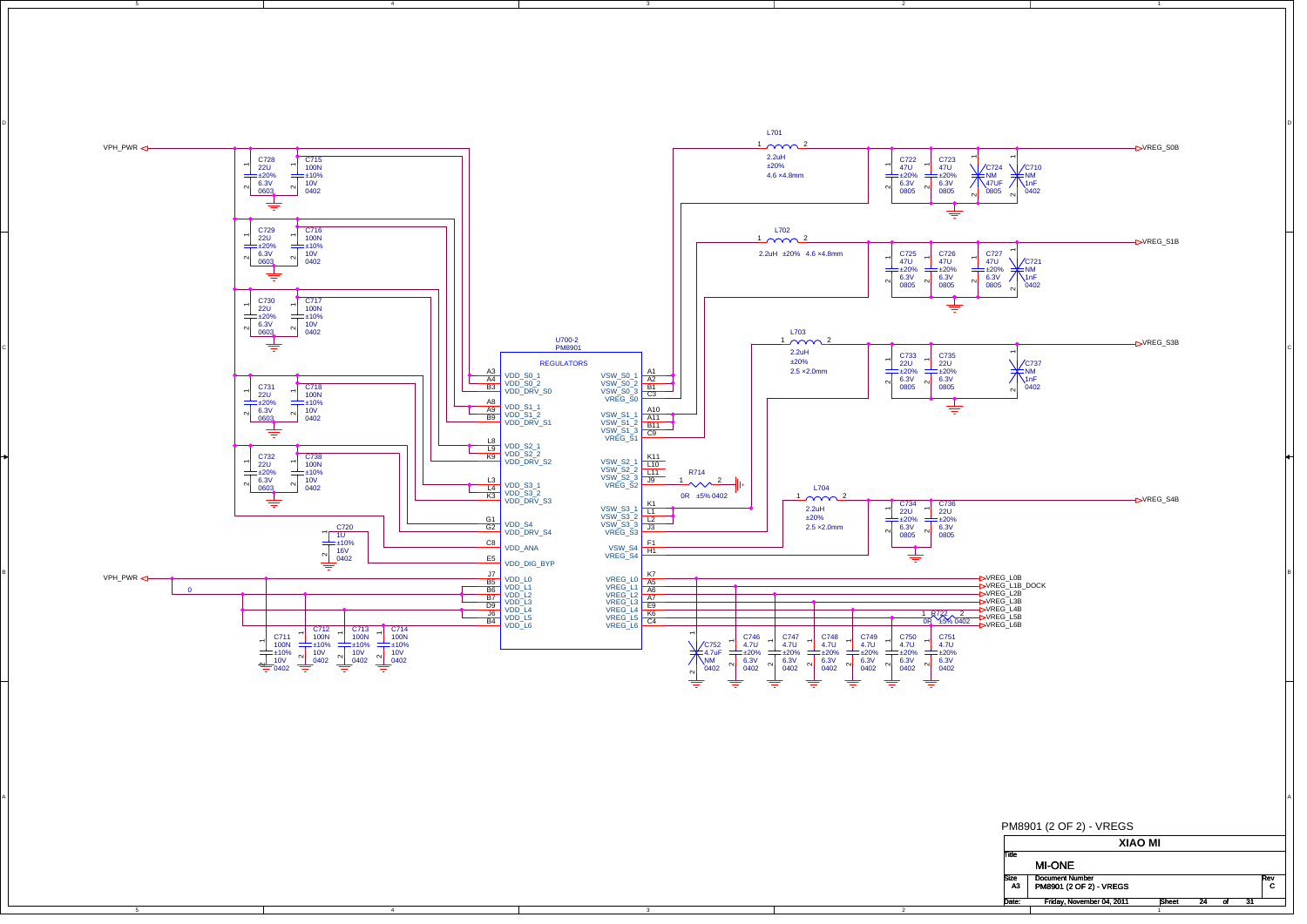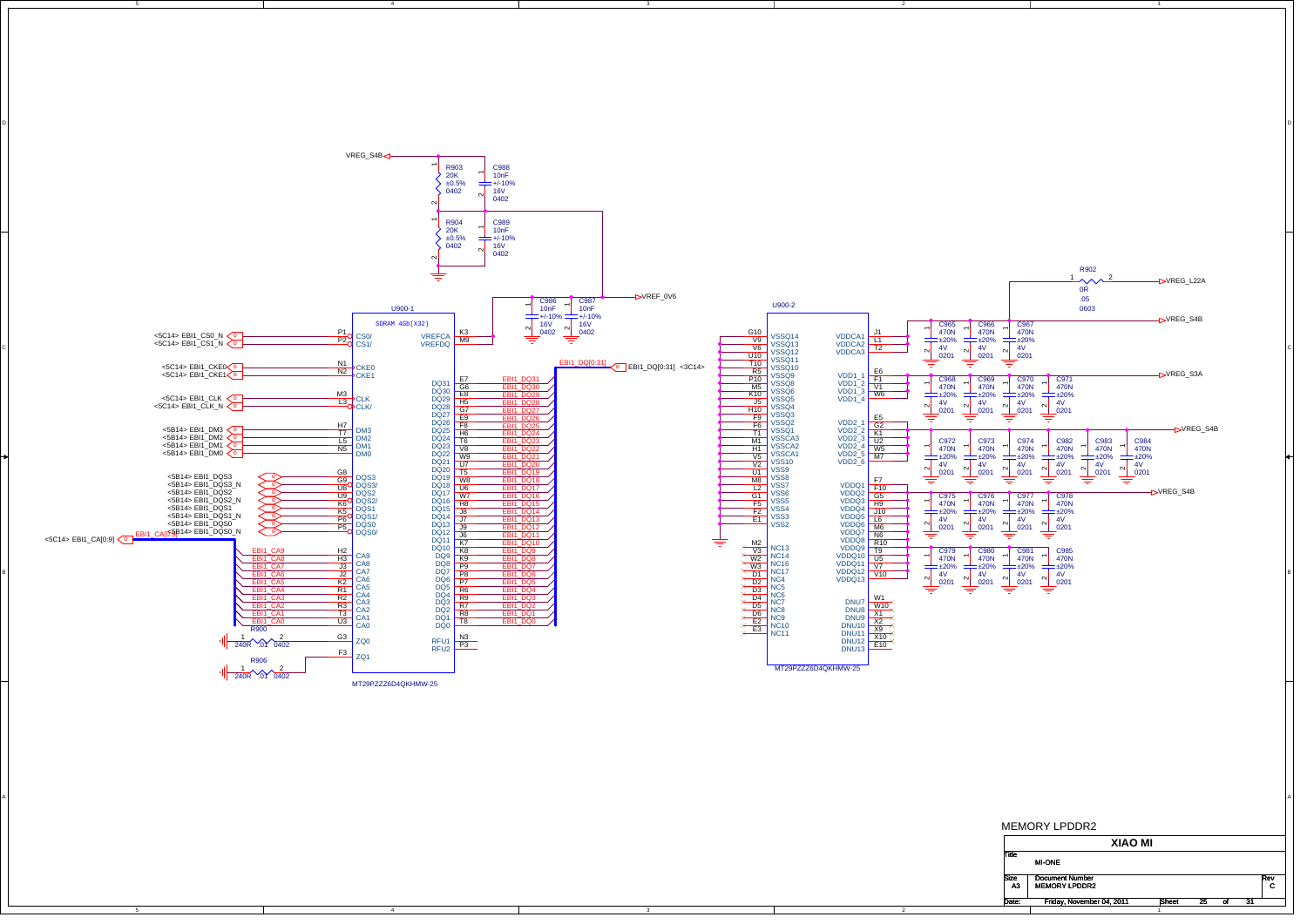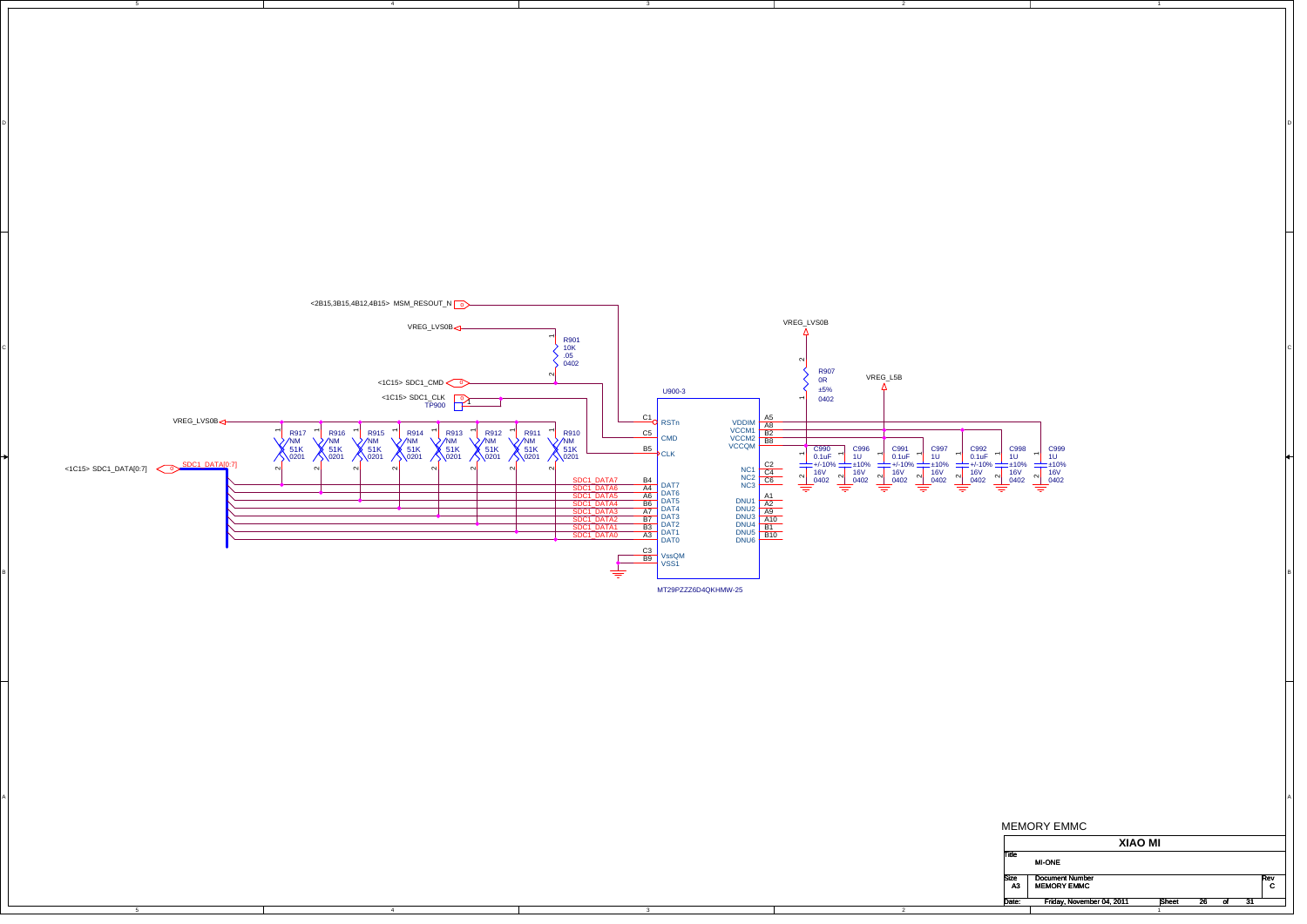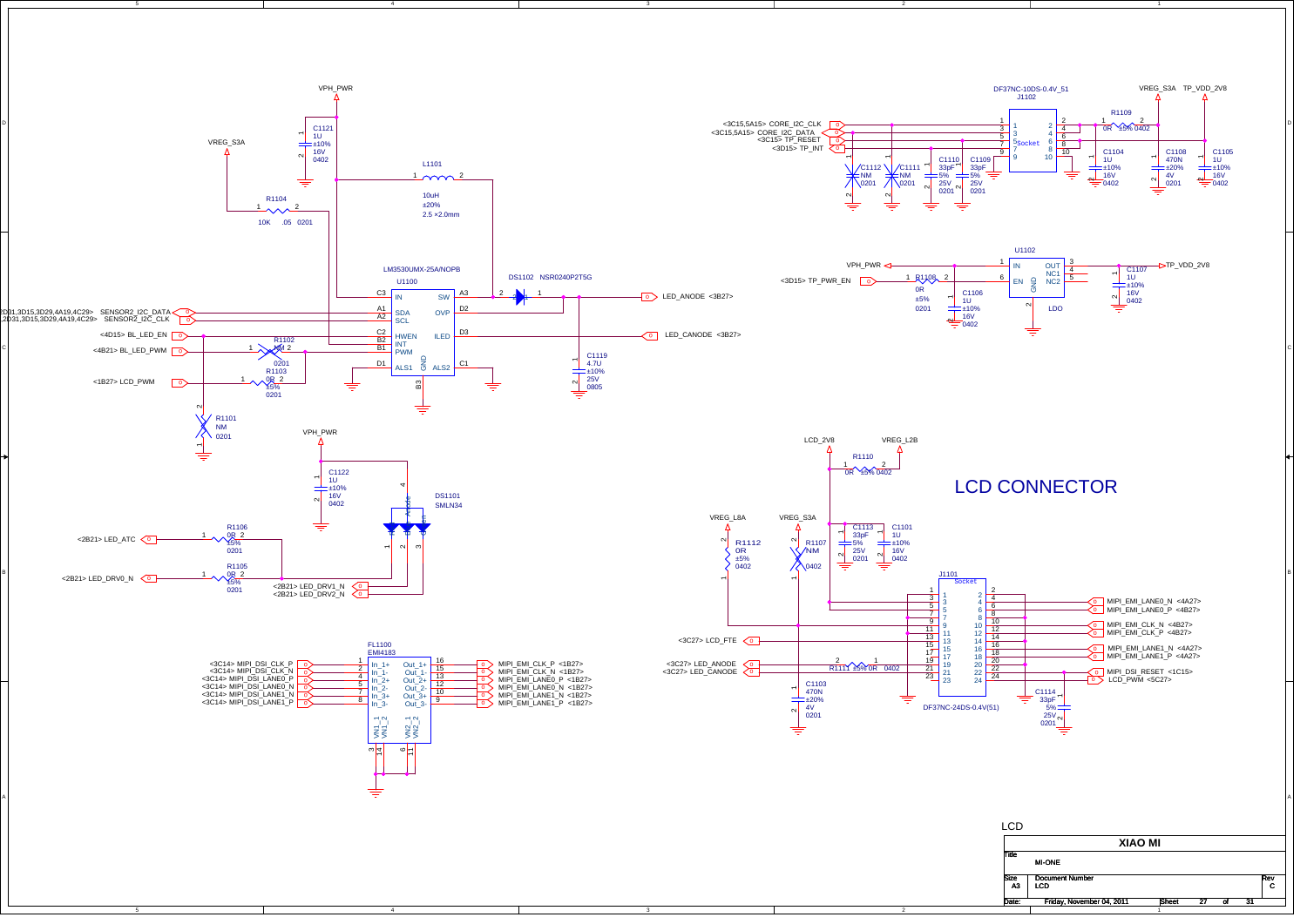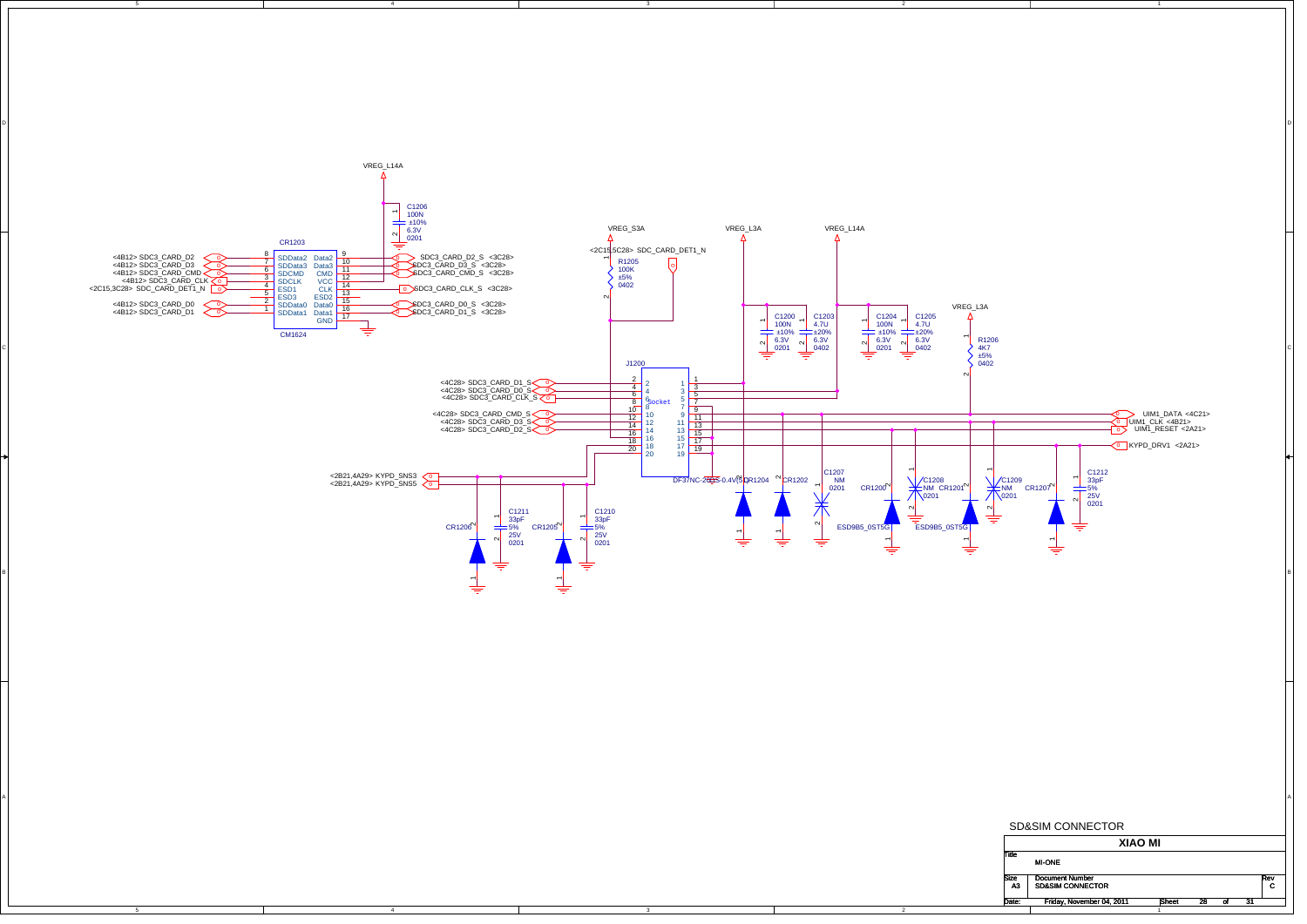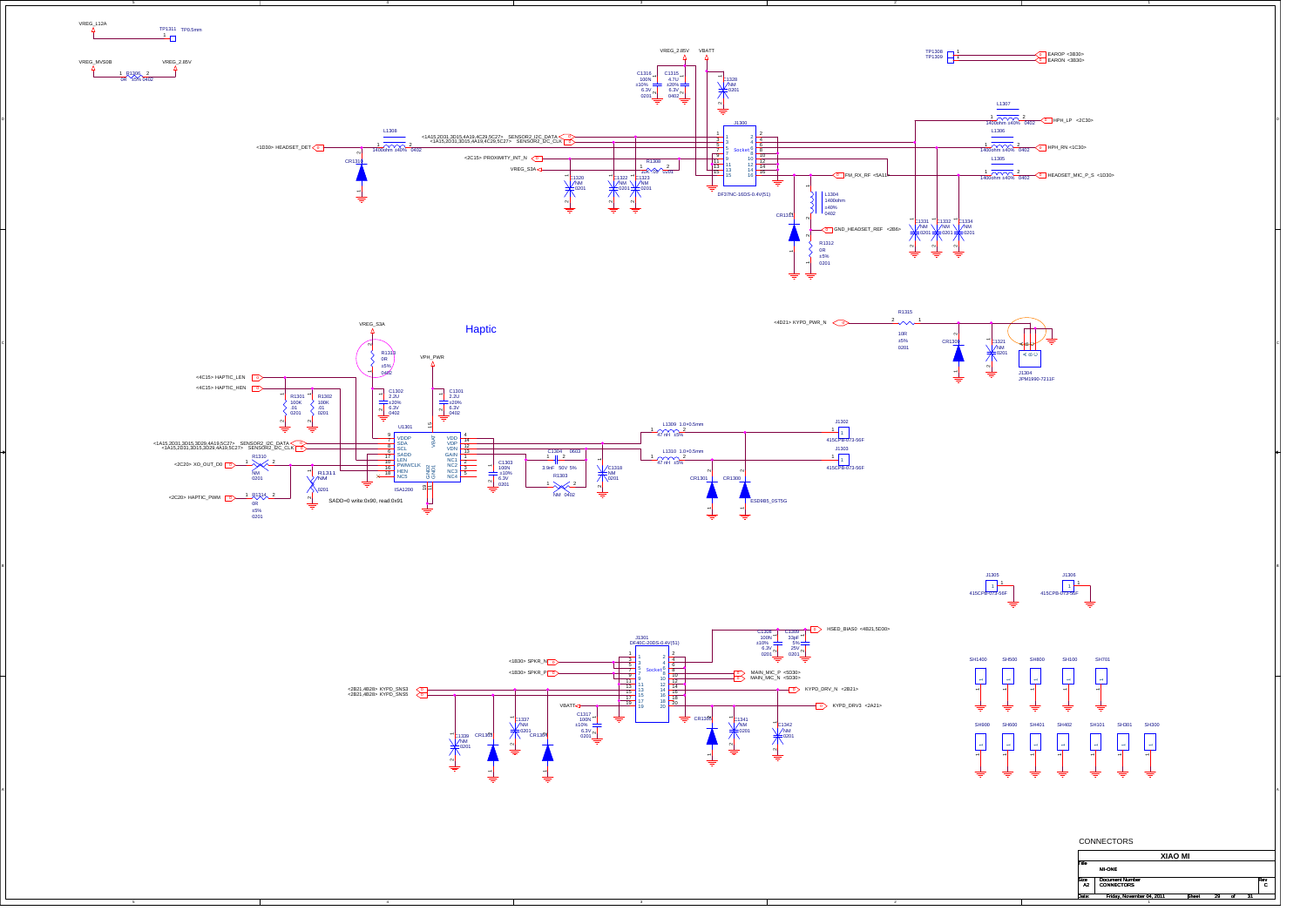